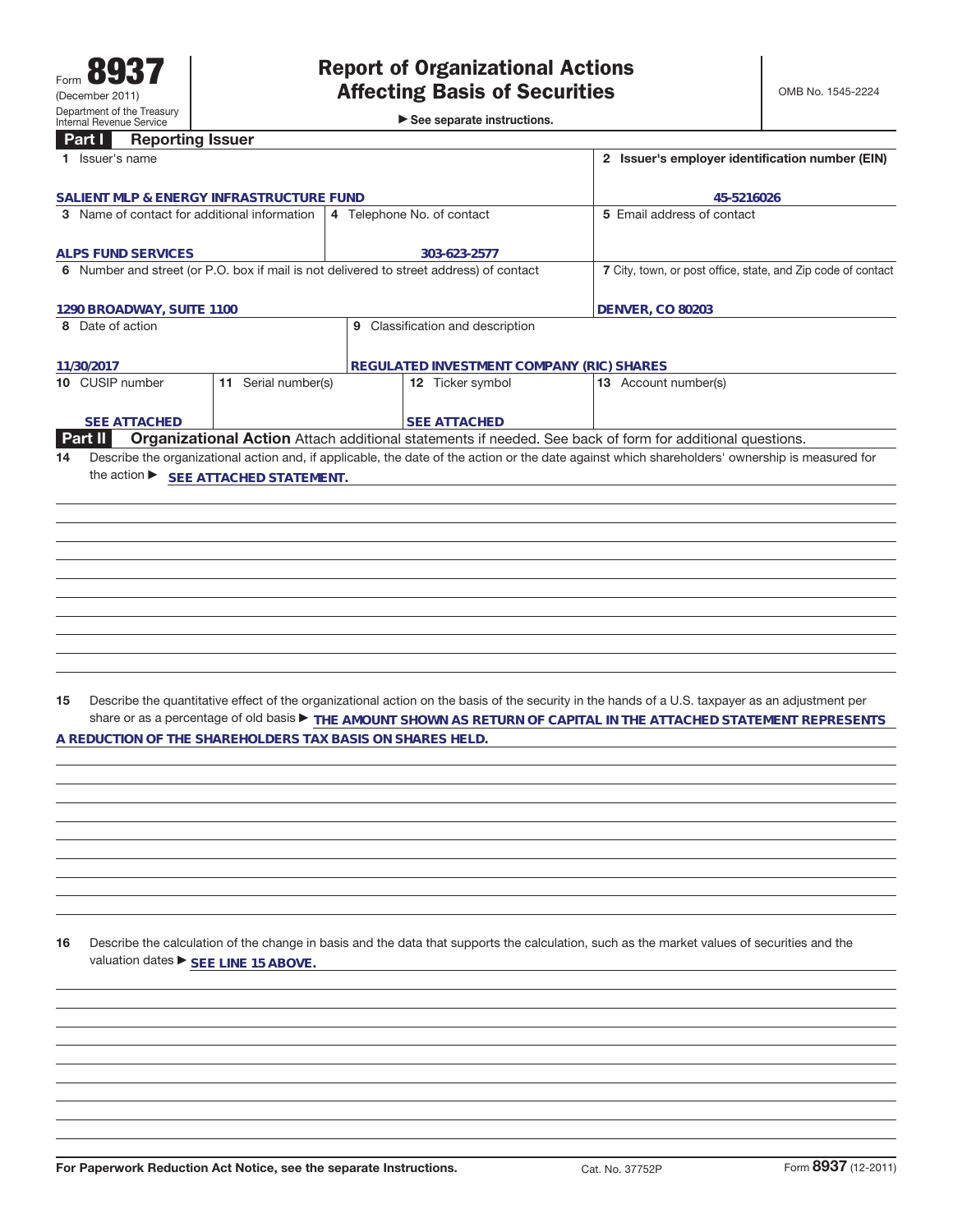## **Part II Organizational Action** (continued)

**17** List the applicable Internal Revenue Code section(s) and subsection(s) upon which the tax treatment is based **DuRSUANT TO IRC SECTION 301(C)(1), THE PORTION OF A DISTRIBUTION WHICH IS DIVIDEND (AS DEFINED UNDER IRC SECTION 316) IS INCLUDABLE IN GROSS INCOME. PURSUANT TO IRC SECTION 301(C)(2), THE PORTION OF THE DISTRIBUTION WHICH IS NOT A DIVIDEND SHALL BE APPLIED AGAINST AND REDUCE THE ADJUSTED BASIS OF THE STOCK.**

**18** Can any resulting loss be recognized? ▶ NOT APPLICABLE TO THIS TRANSACTION AS NO LOSS WOULD BE RECOGNIZED **ON THE RETURN OF CAPITAL DISTRIBUTION. THE SHAREHOLDER'S COST BASIS SHOULD BE ADJUSTED TO REFLECT THE RETURN OF CAPITAL DISTRIBUTION WHICH MAY AFFECT THE GAIN OR LOSS REALIZED UPON THE DISPOSITION OF THE SHARES.**

19 Provide any other information necessary to implement the adjustment, such as the reportable tax year **PURSUANT TO IRC SECTION 6045**, **AS AMENDED BY THE EMERGENCY ECONOMIC STABILIZATION ACT OF 2008, BROKERS ARE REQUIRED TO REFLECT THESE ADJUSTMENTS IN THE COST BASIS REPORTING FOR COVERED SECURITIES. IF A BROKER IS NOT REQUIRED TO PROVIDE COST BASIS TO A PARTICULAR SHAREHOLDER, THE COST BASIS OF THE SHAREHOLDER'S SHARES SHOULD BE ADJUSTED AS OF THE DIVIDEND DATE TO REFLECT THE RETURN OF CAPITAL DESCRIBED ABOVE.**

|                                                   |                                                                 | Under penalties of perjury, I declare that I have examined this return, including accompanying schedules and statements, and to the best of my knowledge and<br>belief, it is true, correct, and complete. Declaration of preparer (other than officer) is based on all information of which preparer has any knowledge. |                      |                                                                |              |                                        |  |  |  |  |  |
|---------------------------------------------------|-----------------------------------------------------------------|--------------------------------------------------------------------------------------------------------------------------------------------------------------------------------------------------------------------------------------------------------------------------------------------------------------------------|----------------------|----------------------------------------------------------------|--------------|----------------------------------------|--|--|--|--|--|
| <b>Sign</b><br>Here                               |                                                                 | Print your name                                                                                                                                                                                                                                                                                                          | Signature > TAXPAYER | A SIGNED COPY OF THIS FORM IS MAINTAINED AT THE OFFICES OF THE |              |                                        |  |  |  |  |  |
| <b>Paid</b><br><b>Preparer</b><br><b>Use Only</b> | Print/Type preparer's name<br>Firm's name $\blacktriangleright$ |                                                                                                                                                                                                                                                                                                                          |                      | Preparer's signature                                           | Date         | PTIN<br>if<br>Check  <br>self-emploved |  |  |  |  |  |
|                                                   |                                                                 |                                                                                                                                                                                                                                                                                                                          |                      |                                                                | Firm's EIN ▶ |                                        |  |  |  |  |  |
|                                                   |                                                                 |                                                                                                                                                                                                                                                                                                                          | Firm's address ▶     |                                                                |              | Phone no.                              |  |  |  |  |  |

Send Form 8937 (including accompanying statements) to: Department of the Treasury, Internal Revenue Service, Ogden, UT 84201-0054